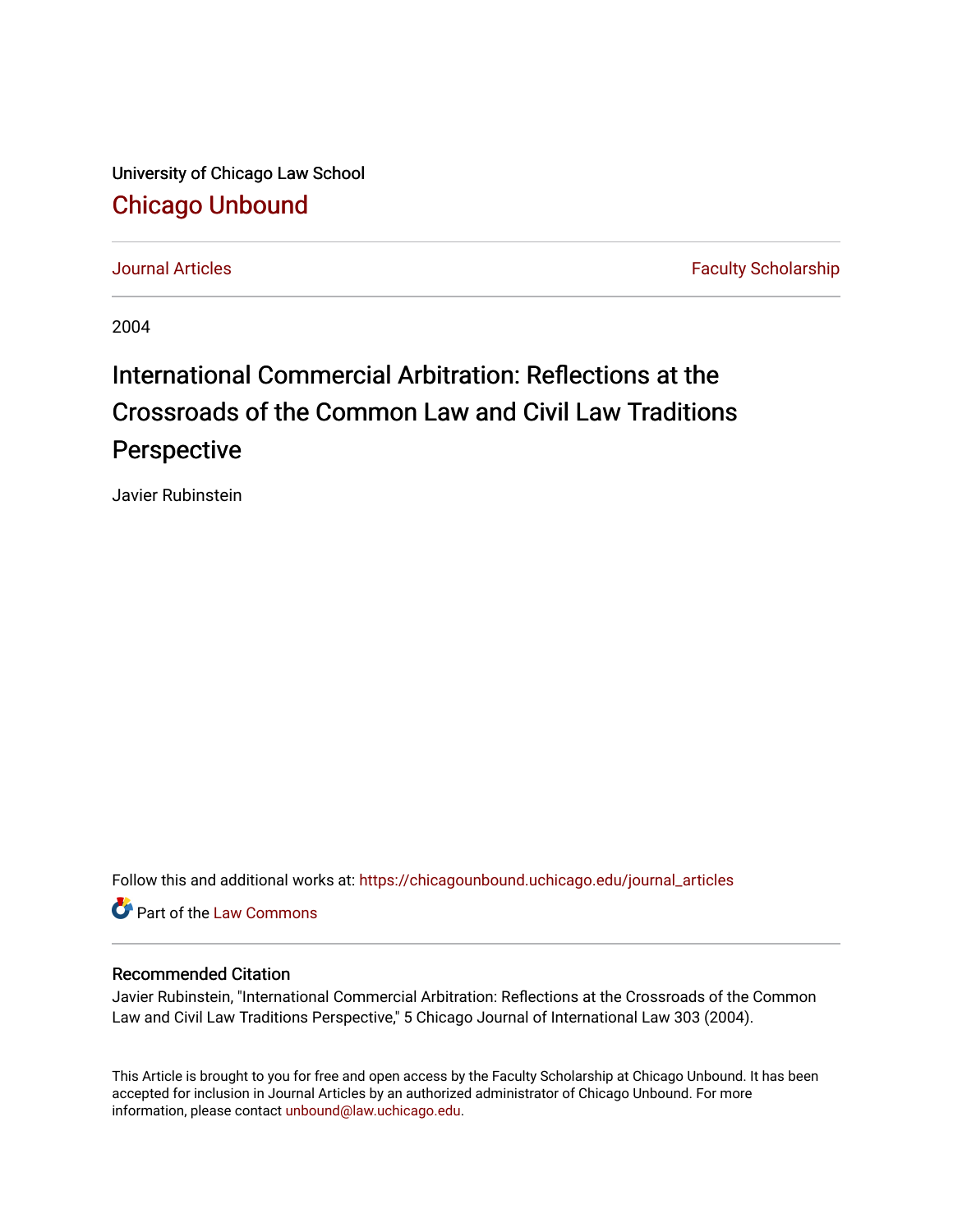# International Commercial Arbitration: Reflections at the Crossroads of the Common Law and Civil Law Traditions

Javier H. Rubinstein\*

The practice of international commercial arbitration, as its name suggests, involves the resolution of disputes between parties located in different countries and, in many cases, who come from vastly different cultures. As one might expect, counsel to parties in international arbitrations and members of these arbitral tribunals alike are commonly from different countries. Invariably, such cases also bring together attorneys trained in the different legal traditions of the common law and civil law.

International arbitration has existed for centuries as a form of dispute resolution, but has increased dramatically since the passage of the 1958 New York Convention on the Recognition and Enforcement of International Arbitral Awards.' Until the past two decades, international arbitration was more wellknown in civil law countries, with less acceptance in the United States until after the US ratification of the New York Convention in 1970. As parties and counsel from the United States and United Kingdom have increasingly participated in the international arbitral system, the system has evolved to incorporate elements of both the civil and common law traditions.

As explained below, the rules and procedures that commonly apply today in international arbitration reflect a mixture of common law and civil law norms; the system also appears to be evolving more in a common law direction that tends to favor counsel trained in the adversarial process. This essay is meant to highlight just a few examples of this trend, each of which reflects a unique intersection of these traditions.

Javier H. Rubinstein is a partner and practice leader in the International Arbitration Group of Mayer, Brown, Rowe & Maw LLP. He is also a Lecturer in Law at the University of Chicago Law School, where he teaches International Commercial Arbitration and Litigation.

<sup>1 (1958), 21</sup> UST 2517 (1970).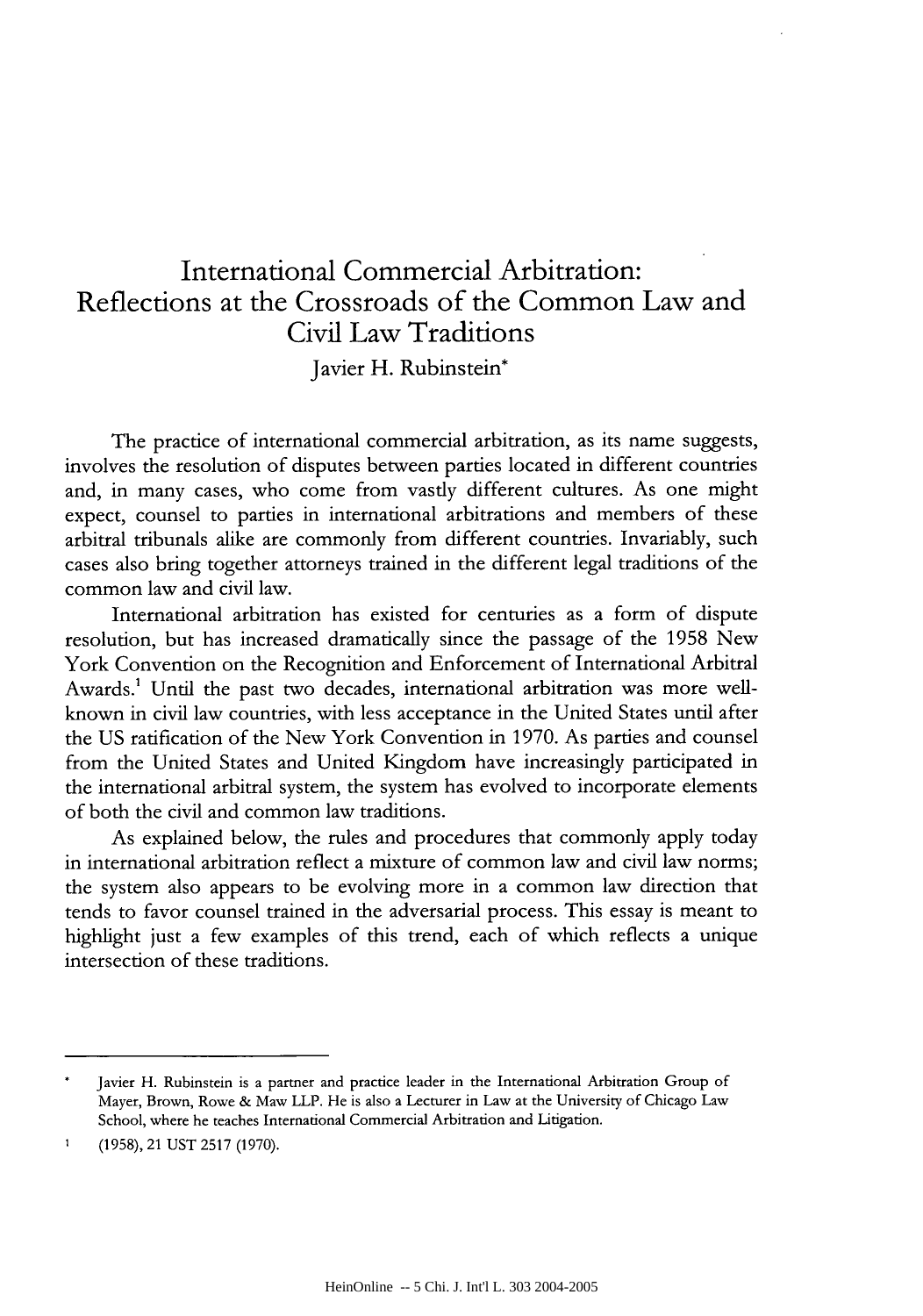#### I. DISCOVERY

It is difficult to overstate the horror with which parties and counsel outside the United States view the prospect of American-style discovery, with parties able to serve upon one another sweeping requests for production of documents and other information relevant to the litigation, and to obtain oral deposition testimony of witnesses in advance of trial. In civil law countries, such discovery is rarely permitted, and is viewed by many as an affront to the expectations of privacy and confidentiality that private parties have in their business information. Foreign parties doing business in the United States often insist on arbitration clauses in their agreements precisely to avoid the prospect of discovery and the other risks of litigation in the United States.

It should come as no surprise, then, that the topic of discovery is frequently debated in international arbitral proceedings. Even ten years ago, discovery (or "disclosure," as it is often termed in international arbitration), was relatively uncommon in international arbitration. Today, however, a limited amount of discovery is typically available, albeit under the strict control and discretion of the arbitral tribunal. Under the rules of most international arbitral institutions, such as the International Court of Arbitration of the International Chamber of Commerce ("ICC"), the London Court of International Arbitration ("LCIA"), and the American Arbitration Association ("AAA"), the arbitral tribunal is given the broad power to determine whether, and to what extent, discovery will be permitted. For instance, the ICC Rules give the tribunal authority to "establish the facts of the case by all appropriate means," and "may summon any party to provide additional evidence."<sup>2</sup> Likewise, the LCIA and AAA Rules explicitly authorize the arbitral tribunal to order the pre-hearing production of documents.<sup>3</sup>

Although discovery is thus permitted to a certain extent, the scope of such discovery is generally far more limited than would otherwise be available in the United States, and more akin to the discovery process in the United Kingdom. In the UK, parties may only seek disclosure of documents that can be identified

<sup>2</sup> ICC International Rules of Arbitration art 20, **1,** available online at <http://www.iccwbo.org/court/englsh/arbitration/rules.asp> (visited Mar 28, 2004).

**<sup>3</sup>** See LCIA Arbitration Rules art 22.1(e), available online at <http://www.jus.uio.no/lm/ lcia.arbitration.rules.1998> (visited Mar 30, 2004) (authorizing the tribunal to "order the production of any party to produce to the Arbitral Tribunal, and to the other parties for inspection, and to supply copies of, any documents or classes of documents in their possession, custody or power which the Arbitral Tribunal determines to be relevant"). See also AAA International Arbitration Rules art 19, available online at <www.law.berkeley.edu/faculty/ddcaron/Documents/RPID/o20Documents/rp04049.html> (visited Mar 28, 2004) (empowering the tribunal to "order parties to produce other documents, exhibits or other evidence it deems necessary or appropriate").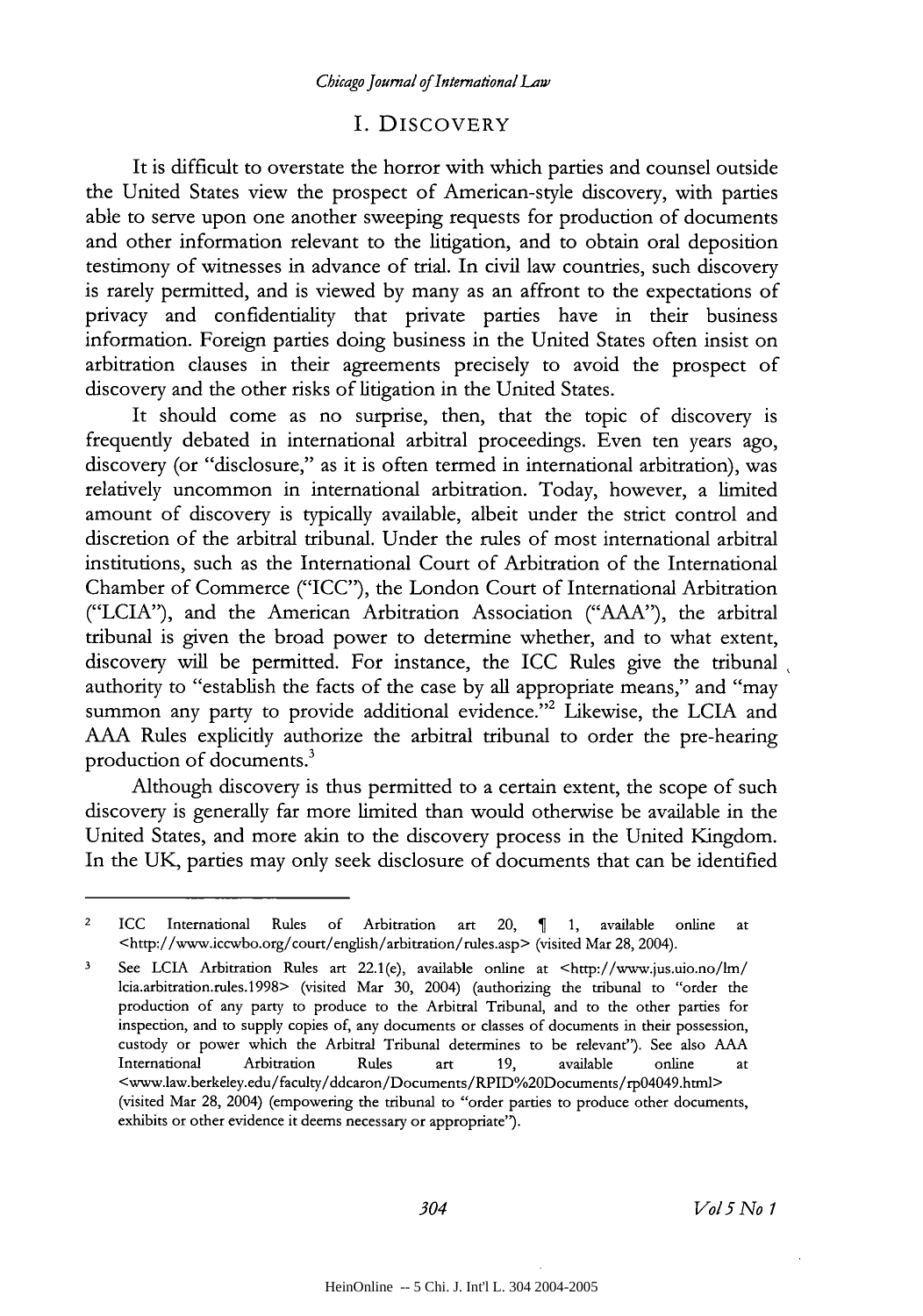with particularity and which the requesting party already has reason to believe exist, thus avoiding the sorts of "fishing expeditions" commonly associated with US-style discovery. This discovery model is exemplified in the model discovery rules for international arbitration set forth in the International Bar Association's 1999 Rules on the Taking of Evidence in International Arbitration, which specifically require that any request for production of documents contain:

- (a) (i) a description of a requested document sufficient to identify it, or (ii) a description in sufficient detail (including subject matter) of a narrow and specific requested category of documents that are reasonably believed to exist;
- (b) a description of how the documents requested are relevant and material to the outcome of the case; and
- (c) a statement that the documents requested are not in the possession, custody or control of the requesting Party, and of the reason why that Party assumes the documents requested to be in the possession, custody or control of the other Party.<sup>4</sup>

It is also important to note that the IBA Rules do not provide for any other form of discovery, such as pre-hearing depositions of witnesses, the use of written interrogatories, or requests for admissions, all of which are mainstays of the discovery process under the US Federal Rules of Civil Procedure. Such forms of discovery are rarely, if ever, permitted in international arbitral proceedings absent agreement of the parties.

The disclosure process in international arbitration thus strikes a careful balance between the common law and civil traditions-a balance that, at least in my experience, is somewhat alien to counsel trained in common law and civil law systems alike. Non-US parties, as discussed below, are often quite surprised at the prospect of having to produce confidential business documents, particularly where such disclosure would never be ordered in domestic judicial proceedings. US parties, on the other hand, complain that the discovery requirements quoted above are difficult, if not impossible, to meet. After all, they say, what good is a discovery process if you can only request documents that you already know to exist? How can you describe documents you haven't seen before? Despite such complaints, however, this process is today wellaccepted and quite successful.

It is still the case, however, that US counsel in international arbitration proceedings are often viewed with a measure of suspicion at the outset, as counsel from other countries presume an intent to engage in broad fishing expeditions when, in fact, the truth is sometimes just the opposite. In many arbitrations, I find that there is little need for discovery, and that limited

<sup>4</sup>IBA Rule on the Taking of Evidence in International Commercial Arbitration art 3(3), available online at <http://www.ibanet.org/pdf/IBA\_RULES.pdf> (visited Mar 28, 2004) (hereinafter IBA Rule Evid).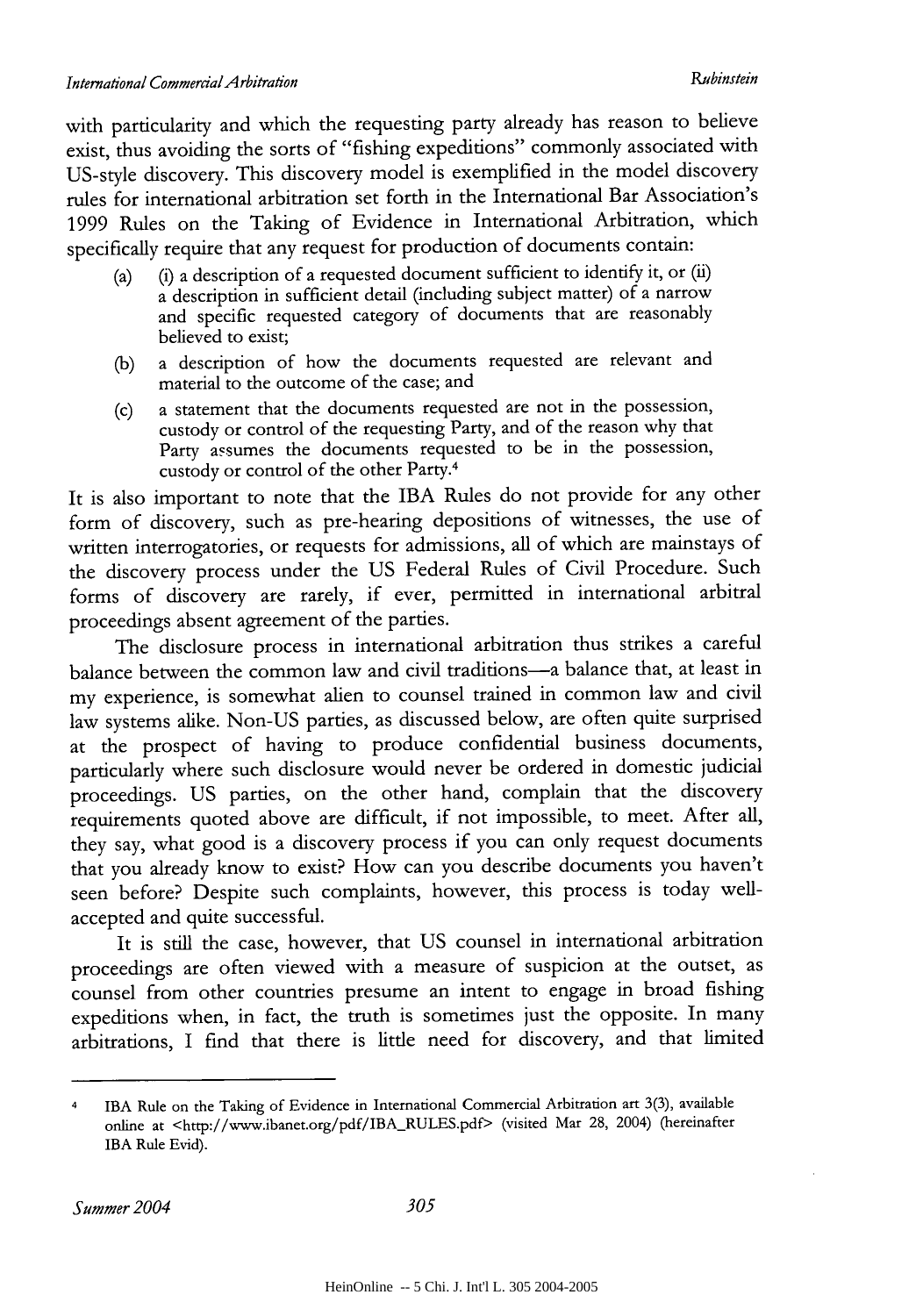document discovery alone will suffice. I also find that counsel and parties from civil law countries, when given the opportunity to seek discovery, in some instances are anxious to broaden the scope of discovery, recognizing the tactical advantages it provides in putting together one's case. In any event, the international arbitration system has come to reflect the recognition that limited discovery does serve a valuable function in giving the parties a meaningful opportunity to present their case, and in helping arbitral tribunals to evaluate the parties' positions.

Although discovery is currently quite common in international arbitrations, it is often a new experience for parties domiciled in civil law countries where such discovery is not permitted under local law. For such parties, the discovery process carries obvious risk. Companies in the United States are often accustomed to the concept of discovery in the litigation process, and thus take precautions in their everyday business affairs, such as being careful what they put in writing, even in purely internal communications. For parties that have never been required to produce documents to litigation adversaries, however, such precautions are entirely alien, which leads inevitably to the risk that written communications may be produced which the author never dreamed would possibly make it into the hands of a litigation adversary. It is therefore vital that parties who enter into international arbitral agreements begin taking the types of precautions that US parties have long been accustomed to, taking care as to what they reduce to writing, particularly when it comes to electronic mail that today is becoming a more frequent target of discovery requests in international arbitral proceedings, just as it has been in American litigation for many years.

### II. PRIVILEGES AND TRIAL PREPARATION

The intersection of the common law and civil law traditions has also brought into focus differing conceptions of the privileges that apply to communications between an attorney and a client.' There are no established rules to govern the nature or scope of the attorney-client privilege in international arbitration. While the rules of some arbitral institutions authorize the tribunal to order the production of all documents "not privileged," those rules never specify which documents are "privileged" in the first place. This silence is not surprising, since conceptions of the attorney-client privilege around the world differ dramatically. For instance, in the United States, the privilege is meant to foster candid communication between an attorney and a client by providing that such communications cannot be discovered or offered into evidence, including communications between in-house counsel and employees

**<sup>5</sup>**See generally Javier H. Rubinstein **and** Britton B. Guerrina, *The Attorney-Cfient Privilege in InternationalArbitrafion,* **18 J Intl** Arb 587 (2001).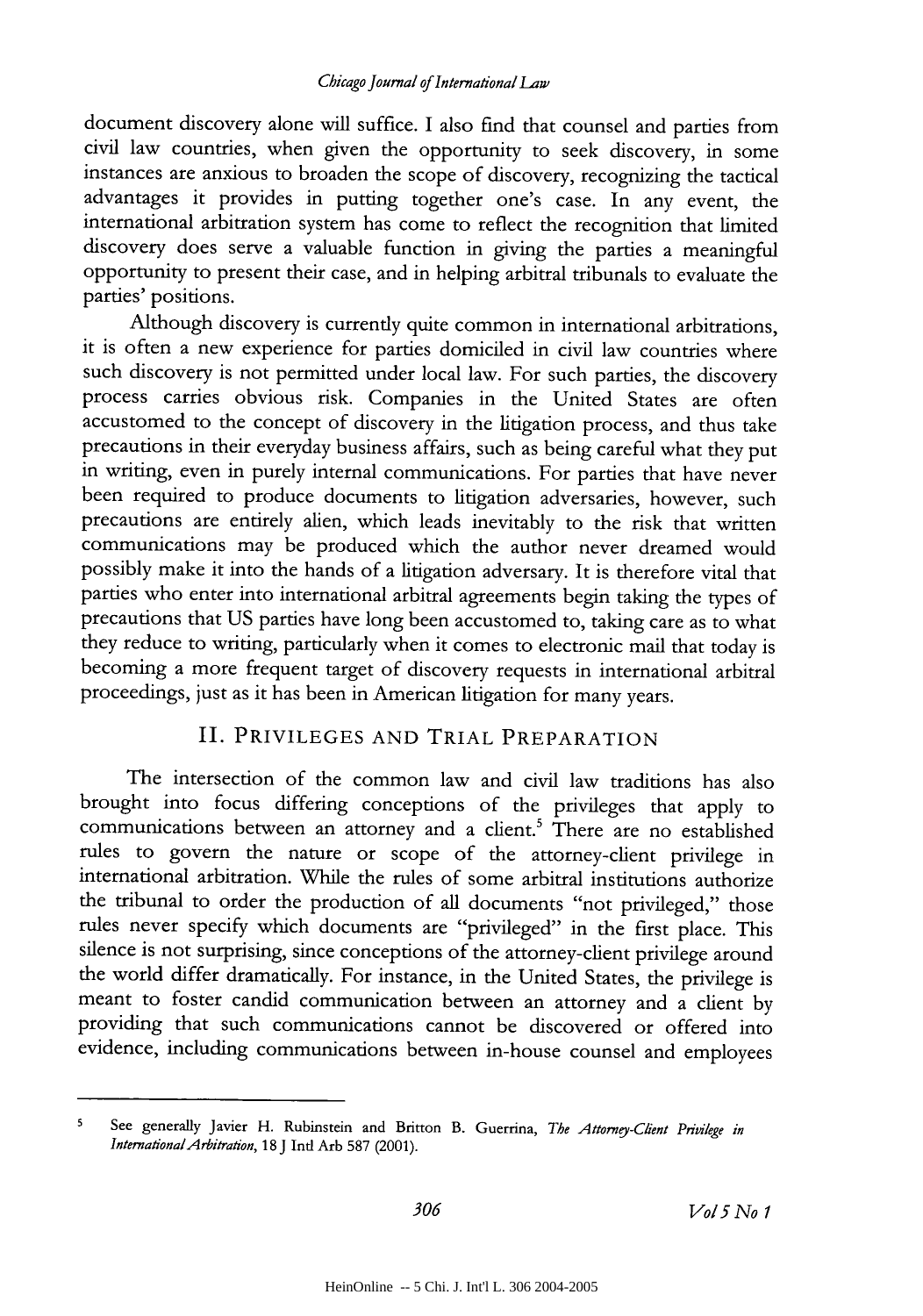of organizational clients.6 The privilege is also considered a right which only the client generally can waive. In civil law countries, however, the attorney-client privilege exists as a construct of the criminal laws and ethics rules to protect "professional secrets."<sup>7</sup> The obligation to protect such secrets is both a right and a duty of the lawyer and a matter of public order. As such, a client has no power to waive the confidentiality that attaches to professional secrets between the attorney and a client. It is the lawyer's exclusive province to determine what constitutes a professional secret, and what can be divulged. Unlike the common law rule, communications between in-house counsel and corporate employees are generally not considered privileged.<sup>8</sup>

There is thus a great deal of uncertainty over what sorts of communications between an attorney and a client are immune from discovery in international arbitrations-uncertainty further compounded by the absence of any established choice-of-law rules to determine which law will govern the existence and scope of the privilege, and the extent to which the privilege can be waived. This uncertainty has a significant impact on the process of trial preparation and the presentation of evidence-a process that itself also highlights another clear divide between the common law and civil law traditions.

It is generally accepted in common law jurisdictions that counsel can interview and "prepare" their witnesses for the giving of testimony during discovery and at trial, thus discussing the witness's testimony and the issues likely to arise during their examination. In civil law countries, however, such preparation of witnesses is often forbidden, and is regarded as nothing less than witness tampering. In international arbitral proceedings, however, it is generally permitted for counsel to speak with witnesses about the content of their testimony, whether in preparing a witness's pre-hearing written testimony or in preparing for the witness's oral testimony at the arbitral hearing. The obvious concern arises, however, as to whether such communications between counsel and witness would be subject to disclosure. While it is doubtful that many arbitral tribunals would be willing to permit such questioning, the absence of any established framework to govern the nature and scope of the attorney-client privilege should give the practitioner a measure of pause at the prospect that such communications could come to light.

#### III. THE PRESENTATION OF EVIDENCE

Perhaps the most fundamental difference between the common law and civil law modes of dispute resolution lies in the manner in which evidence is

<sup>6</sup>See generally *Upjohn Co v United States,* 449 US 383 (1981).

**<sup>7</sup>**Rubinstein and Guerrina, **18** J Intl Arb at 591-99 (cited in note 5).

<sup>8</sup> Id at 592.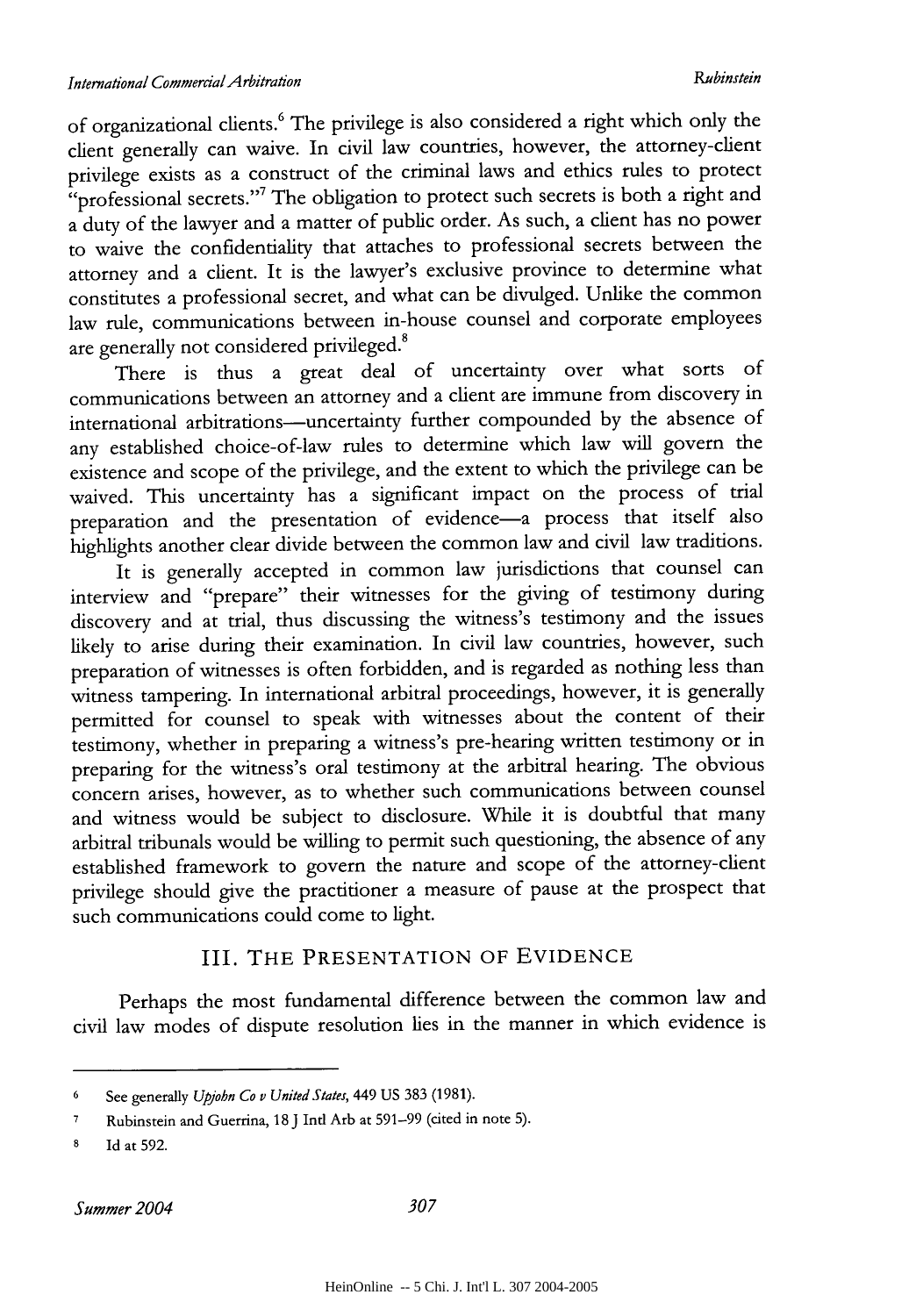presented to the finder of fact. In the common law tradition, testimony is presented to the finder of fact principally through live oral testimony of witnesses, rather than in written form. While written declarations are permissible in certain pre-trial settings, such declarations cannot generally be offered at trial in lieu of oral testimony, for they are considered inadmissible hearsay.<sup>9</sup> The questioning of witnesses is also conducted by counsel for the parties, with each party having the right to have their counsel cross-examine witnesses directly in the presence of the finder of fact.

In the civil law tradition, by contrast, evidence and testimony generally is presented to the finder of fact principally in written form. While live testimony may be taken, the questioning of witnesses is conducted not by counsel, but rather by the court, which retains the sole authority to determine which questions will be put to the witness. Direct, adversarial cross-examination of witnesses by counsel is not permitted.

The current standard practice in international arbitral proceedings, once again, seeks to strike a balance between the common law and civil law traditions, albeit one in which the balance tips decidedly in favor of the common law model. Witness testimony is generally presented in the first instance through written witness statements, although the content of such witness statements depends heavily on the requirements imposed by the particular arbitral tribunal in each case. In some instances, the arbitral tribunal will require that the written witness statements serve as a complete substitute for the witness's direct testimony at trial, with oral examination at trial commencing with crossexamination conducted by opposing counsel. In other instances, the arbitral tribunal will require that the written witness statement provide only a general overview of the witness's testimony, with the witness able to supplement their testimony with direct examination by counsel at the hearing. In any event, the heavy use of written evidence in international arbitration reflects the distinct influence of the civil law tradition.

However, it is also generally well-established in international arbitration that any witness presented by a party must be made available to testify live before the arbitral tribunal, with the opportunity for the opposing party to crossexamine the witness. This procedure again is outlined in the IBA Rules, which provide that:

The Claimant shall ordinarily first present the testimony of its witnesses, followed by the Respondent presenting testimony of its witnesses, and then by the presentation by Claimant of rebuttal witnesses, if any. Following direct testimony, any other Party may question such witness, in an order to be determined by the Arbitral Tribunal. The Party who initially presented the witness shall subsequendy have the opportunity to ask additional

**<sup>9</sup>** See FRE **801.**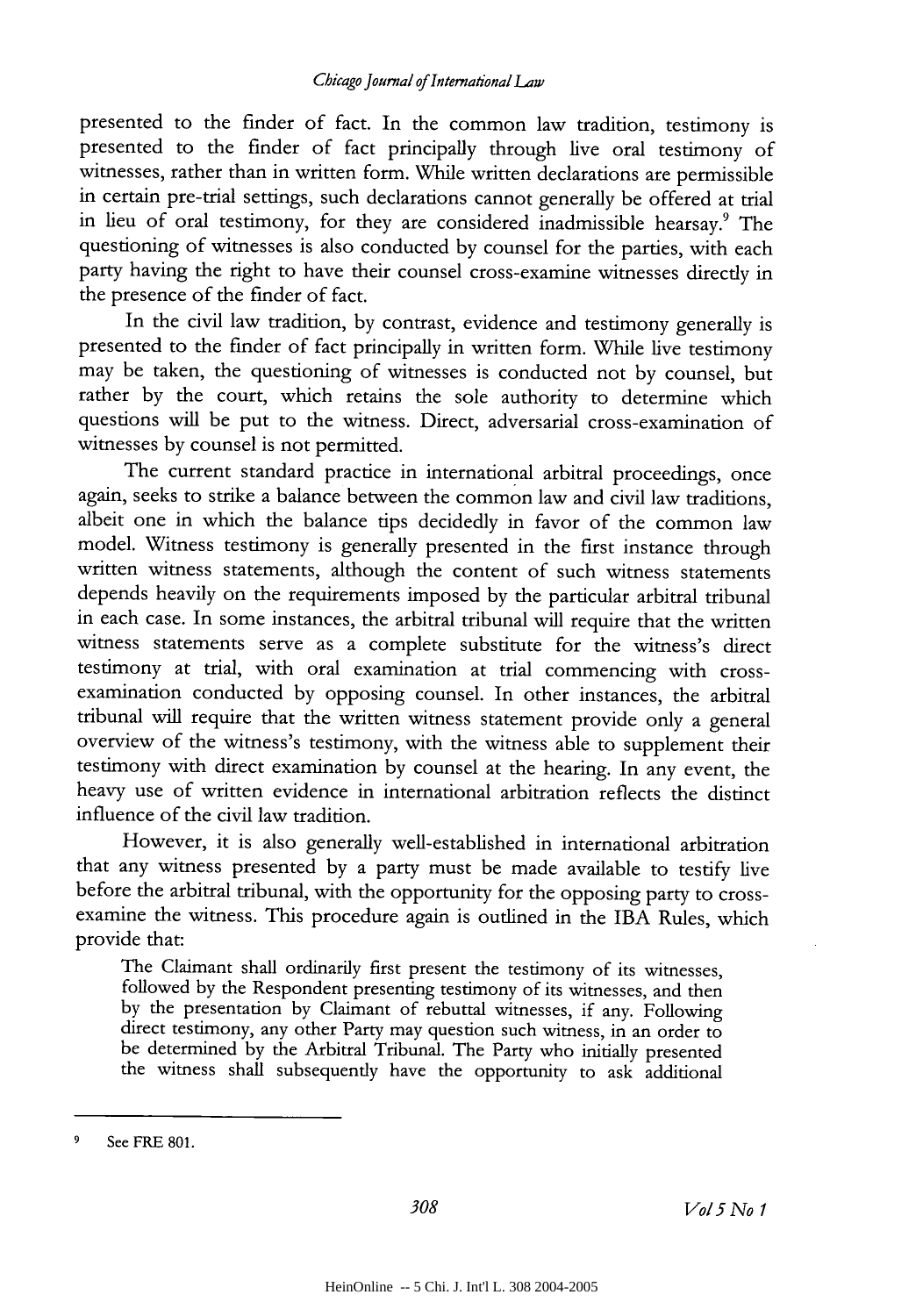questions on the matters raised in the other Parties' questioning.. . . The Arbitral Tribunal may ask questions to a witness at any time.<sup>10</sup>

The presentation of live witness testimony, and particularly the concept of adversarial cross-examination of opposing witnesses, clearly is drawn from the common law approach, and is often one of the greatest sources of consternation for civil law-trained counsel. This concern is understandable since such crossexamination is rarely, if ever, permitted in their domestic courts. Effective crossexamination requires extensive training and practice-neither of which civil law lawyers are likely to receive in their traditional legal training or in their everyday domestic litigation practice. As such, common law attorneys from the United States and the United Kingdom are generally at a competitive advantage because of their everyday familiarity with adversarial cross-examination in their domestic courts.

Cross-examination in international arbitration, however, raises unique challenges even for the common law-trained attorney. Such counsel are accustomed to relying in domestic litigation on the use of oral depositions to understand the testimony that a witness would give at trial before the trial itself takes place. Armed with such testimony, counsel have a measure of confidence in knowing what a witness will say when asked particular questions at trial. If the witness testifies in a manner inconsistent with their pre-trial testimony, the witness can be impeached on the basis of such inconsistent statements. As mentioned above, however, oral depositions are rarely, if ever, permitted in international arbitration. Moreover, the level of detail that one sees in written witness statements varies significantly, sometimes being nothing more than a general description of the subjects that the witness will address at the arbitral hearing. Since document discovery is generally quite limited, it is also possible that there will not be many documentary exhibits to control the crossexamination. These, however, are the essential tools that American counsel typically rely upon to conduct and control their cross-examinations. In any event, it is apparent that skill and care are required for counsel conducting the sorts of "blind" cross-examinations that commonly occur in international arbitration, where counsel often have little assurance of knowing what a witness will say during the course of an examination.

Disputes also occasionally arise as to whether counsel should be given the opportunity to present oral arguments to the arbitral tribunal, whether in the form of opening statements at the outset of an arbitral hearing, or through closing arguments after the evidence has been presented. These too are creatures of the common law world, and relatively unknown in civil law litigation. As indicated above, the common law tradition relies more heavily on the use of oral presentation of evidence and argument to the finder of fact. And once again,

**<sup>10</sup>** IBA Rule Evid art 8(2) (cited in note 4).